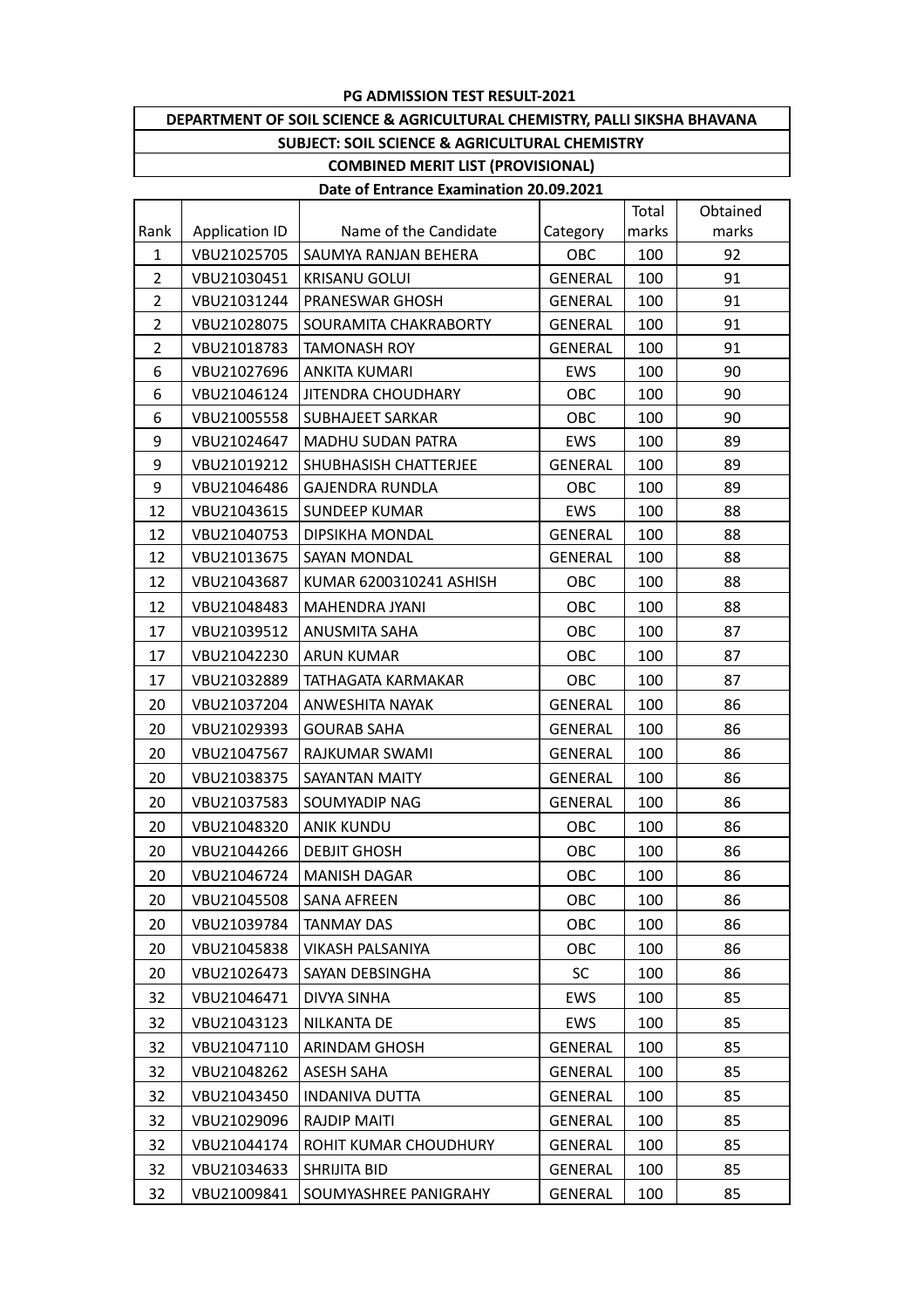## **DEPARTMENT OF SOIL SCIENCE & AGRICULTURAL CHEMISTRY, PALLI SIKSHA BHAVANA SUBJECT: SOIL SCIENCE & AGRICULTURAL CHEMISTRY**

### **COMBINED MERIT LIST (PROVISIONAL) Date of Entrance Examination 20.09.2021**

|      |                       |                           |                | Total | Obtained |
|------|-----------------------|---------------------------|----------------|-------|----------|
| Rank | <b>Application ID</b> | Name of the Candidate     | Category       | marks | marks    |
| 32   | VBU21021860           | ARUNANGSHU RANA           | OBC            | 100   | 85       |
| 32   | VBU21022967           | <b>KRITIKA SONI</b>       | OBC            | 100   | 85       |
| 32   | VBU21037324           | MOBASHSHIR ALAM           | OBC            | 100   | 85       |
| 32   | VBU21044023           | RAHUL RABIYA              | OBC            | 100   | 85       |
| 32   | VBU21043456           | <b>JYOTIRMAY ROY</b>      | <b>SC</b>      | 100   | 85       |
| 46   | VBU21048237           | MOHAMMAD ALSHAMS REZA     | <b>GENERAL</b> | 100   | 84       |
| 46   | VBU21038752           | <b>SK NAYEM</b>           | OBC            | 100   | 84       |
| 46   | VBU21010150           | AMARENDRA NATH SINGHA     | <b>SC</b>      | 100   | 84       |
| 46   | VBU21046282           | LOKESH KUMAR MEENA        | <b>ST</b>      | 100   | 84       |
| 50   | VBU21048234           | <b>AVINABA MAJI</b>       | EWS            | 100   | 83       |
| 50   | VBU21031829           | <b>SHAIKH SOURAV ALI</b>  | <b>GENERAL</b> | 100   | 83       |
| 50   | VBU21049125           | ABHRAJYOTI DALAL          | OBC            | 100   | 83       |
| 50   | VBU21048625           | SURESH KUMAR CHOUDHARY    | OBC            | 100   | 83       |
| 50   | VBU21036104           | POULOMI BARMAN            | <b>SC</b>      | 100   | 83       |
| 50   | VBU21012002           | <b>SHIBAM ROY</b>         | <b>SC</b>      | 100   | 83       |
| 56   | VBU21032048           | <b>GYANAPRAKASH SAHOO</b> | EWS            | 100   | 82       |
| 56   | VBU21048930           | <b>MANISH CHOUDHARY</b>   | OBC            | 100   | 82       |
| 56   | VBU21043564           | PRATAP BISWAS             | OBC            | 100   | 82       |
| 56   | VBU21041892           | <b>ARINDAM RAY</b>        | <b>SC</b>      | 100   | 82       |
| 60   | VBU21044205           | SHRESTHA MITRA            | <b>GENERAL</b> | 100   | 81       |
| 60   | VBU21049123           | SUBHRAJYOTI DALAL         | OBC            | 100   | 81       |
| 60   | VBU21018693           | TEJENDRA KRISHNA          | OBC            | 100   | 81       |
| 63   | VBU21039871           | SATTWICK MUKHERJEE        | <b>GENERAL</b> | 100   | 80       |
| 63   | VBU21034436           | ARPITA PARIDA             | OBC            | 100   | 80       |
| 63   | VBU21033978           | MD SHARAFAT ALI           | OBC            | 100   | 80       |
| 66   | VBU21005581           | ANWESH ACHARYA            | <b>GENERAL</b> | 100   | 79       |
| 66   | VBU21035606           | MILAN PATRA               | <b>GENERAL</b> | 100   | 79       |
| 66   | VBU21043716           | ARPITA PAL                | OBC            | 100   | 79       |
| 66   | VBU21043580           | <b>BIPASA ROY</b>         | OBC            | 100   | 79       |
| 66   | VBU21042637           | NAWAZISH AHMAD            | OBC            | 100   | 79       |
| 66   | VBU21044799           | <b>SURENDRA KHAROL</b>    | OBC            | 100   | 79       |
| 66   | VBU21042930           | <b>TAPAS MOI</b>          | <b>SC</b>      | 100   | 79       |
| 66   | VBU21005513           | <b>SOUVIK KORA</b>        | ST             | 100   | 79       |
| 74   | VBU21044793           | <b>GULSHAN</b>            | EWS            | 100   | 78       |
| 74   | VBU21001638           | <b>KABEER AALAM</b>       | EWS            | 100   | 78       |
| 74   | VBU21018239           | NANDITA SINHA             | EWS            | 100   | 78       |
| 74   | VBU21046129           | <b>SURAJ KUMAR</b>        | EWS            | 100   | 78       |
| 74   | VBU21022645           | <b>JYOTI RANJAN DAS</b>   | <b>GENERAL</b> | 100   | 78       |
| 74   | VBU21039037           | <b>ABHIJIT MANI</b>       | OBC            | 100   | 78       |
| 74   | VBU21035984           | <b>DEV KUMAR</b>          | OBC            | 100   | 78       |
|      |                       |                           |                |       |          |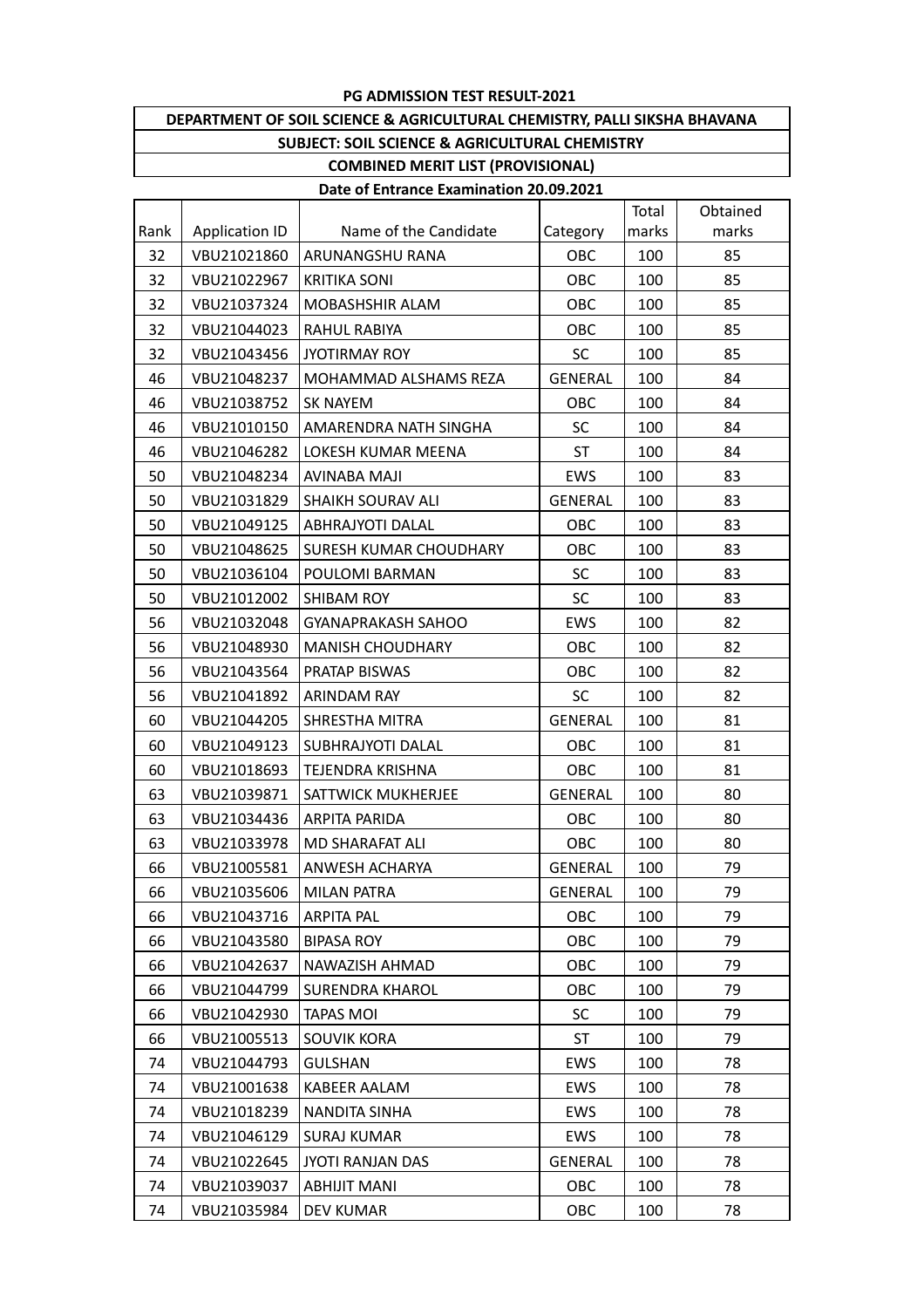## **DEPARTMENT OF SOIL SCIENCE & AGRICULTURAL CHEMISTRY, PALLI SIKSHA BHAVANA SUBJECT: SOIL SCIENCE & AGRICULTURAL CHEMISTRY**

## **COMBINED MERIT LIST (PROVISIONAL)**

|      |                       |                           |                | Total | Obtained |
|------|-----------------------|---------------------------|----------------|-------|----------|
| Rank | <b>Application ID</b> | Name of the Candidate     | Category       | marks | marks    |
| 74   | VBU21041366           | PIYUSH GUPTA              | OBC            | 100   | 78       |
| 82   | VBU21039983           | HIMANSHU SHEKHAR PRADHAN  | <b>GENERAL</b> | 100   | 77       |
| 82   | VBU21016710           | DHARMENDRA SINGH BOCHLAYA | OBC            | 100   | 77       |
| 82   | VBU21029561           | <b>SUSHMITA KUMARI</b>    | OBC            | 100   | 77       |
| 82   | VBU21035421           | <b>SWARAJ SAHU</b>        | OBC            | 100   | 77       |
| 86   | VBU21013332           | AKANKSHA DESHMUKH         | <b>GENERAL</b> | 100   | 76       |
| 86   | VBU21045102           | PRITISH DASH              | <b>GENERAL</b> | 100   | 76       |
| 86   | VBU21044255           | SATABDI MANDAL            | GENERAL        | 100   | 76       |
| 86   | VBU21040764           | <b>MANOHAR YADAV</b>      | OBC            | 100   | 76       |
| 86   | VBU21021547           | RAJESH SAMOTA             | OBC            | 100   | 76       |
| 86   | VBU21043848           | SARBAJAYA TOKDAR          | OBC            | 100   | 76       |
| 86   | VBU21048562           | <b>VIRANDRA YADAV</b>     | OBC            | 100   | 76       |
| 93   | VBU21046137           | ANIL KUMAR SHARMA         | <b>GENERAL</b> | 100   | 75       |
| 93   | VBU21033859           | MITALI MADHUSMITA RATH    | <b>GENERAL</b> | 100   | 75       |
| 93   | VBU21029562           | <b>ROSY KHATOON</b>       | OBC            | 100   | 75       |
| 93   | VBU21025346           | YOGESH KUMAR              | OBC            | 100   | 75       |
| 97   | VBU21041744           | <b>BARSHA MANSINGH</b>    | <b>GENERAL</b> | 100   | 74       |
| 97   | VBU21015195           | <b>MRITTIKA DAS</b>       | <b>GENERAL</b> | 100   | 74       |
| 97   | VBU21026857           | DIPESH KUMAR GAJENDRA     | OBC            | 100   | 74       |
| 97   | VBU21003658           | KISHAN KUMAR PATEL        | OBC            | 100   | 74       |
| 101  | VBU21035438           | <b>CHANDAN KUMAR DASH</b> | <b>GENERAL</b> | 100   | 73       |
| 101  | VBU21042691           | <b>RAILINA GHOSH</b>      | <b>GENERAL</b> | 100   | 73       |
| 101  | VBU21039934           | <b>FARHEEN IMTIYAZ</b>    | OBC            | 100   | 73       |
| 101  | VBU21018844           | <b>MANISH KUMAR</b>       | OBC            | 100   | 73       |
| 101  | VBU21041291           | POOJA PRAMANIK            | OBC            | 100   | 73       |
| 101  | VBU21010250           | <b>BHAWESH KUMAR</b>      | <b>SC</b>      | 100   | 73       |
| 107  | VBU21001448           | NIKUMANI CHOUDHURY        | <b>GENERAL</b> | 100   | 72       |
| 107  | VBU21044605           | RADHIKA SINHA             | OBC            | 100   | 72       |
| 107  | VBU21043257           | <b>NILKAMAL KONRA</b>     | ST             | 100   | 72       |
| 110  | VBU21001901           | <b>HRUSI KESH PATRA</b>   | <b>GENERAL</b> | 100   | 71       |
| 110  | VBU21036428           | MONISHA PATNAIK           | <b>GENERAL</b> | 100   | 71       |
| 110  | VBU21041933           | <b>MRIGANKO KAKOTI</b>    | <b>GENERAL</b> | 100   | 71       |
| 110  | VBU21048028           | NIHAR RANJAN SAHU         | OBC            | 100   | 71       |
| 110  | VBU21044560           | <b>RUCHI</b>              | OBC            | 100   | 71       |
| 110  | VBU21030425           | <b>SWANTI CHOUDHARY</b>   | OBC            | 100   | 71       |
| 116  | VBU21042463           | MD SALMAN AHMED CHOUDHURY | EWS            | 100   | 70       |
| 116  | VBU21044526           | MUNMUN PRIYADARSHINI      | <b>GENERAL</b> | 100   | 70       |
| 116  | VBU21045211           | ADARSH KUMAR              | OBC            | 100   | 70       |
| 116  | VBU21047314           | <b>HEMANT KUMAWAT</b>     | OBC            | 100   | 70       |
| 116  | VBU21046297           | <b>MONIKA RAJ</b>         | SC             | 100   | 70       |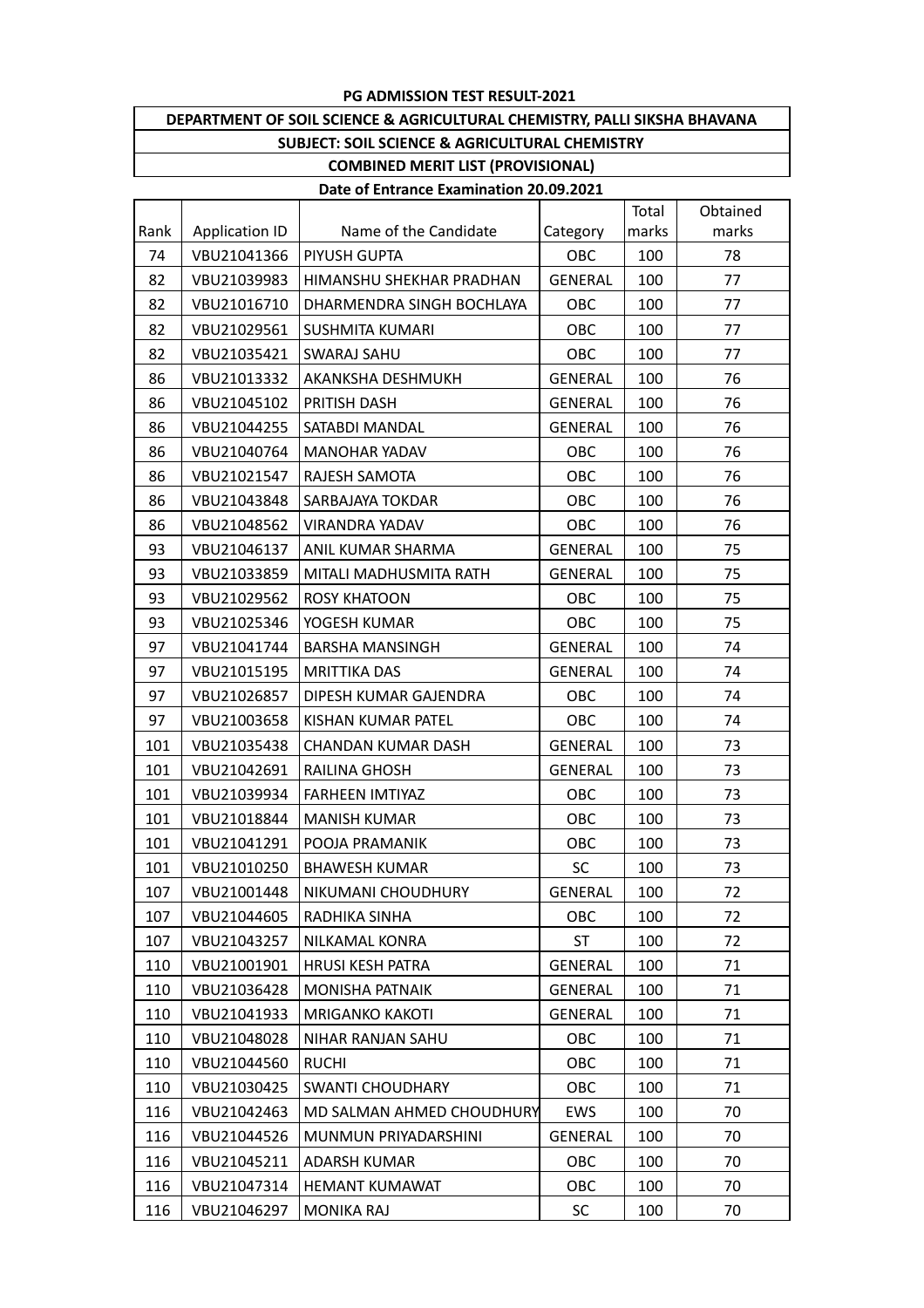### **DEPARTMENT OF SOIL SCIENCE & AGRICULTURAL CHEMISTRY, PALLI SIKSHA BHAVANA SUBJECT: SOIL SCIENCE & AGRICULTURAL CHEMISTRY COMBINED MERIT LIST (PROVISIONAL)**

|      |                       |                             |                | Total | Obtained |
|------|-----------------------|-----------------------------|----------------|-------|----------|
| Rank | <b>Application ID</b> | Name of the Candidate       | Category       | marks | marks    |
| 116  | VBU21015756           | NEERAJ KUMAR KAMAL          | SC             | 100   | 70       |
| 122  | VBU21046775           | <b>VISHAKHA KUMARI</b>      | OBC            | 100   | 69       |
| 122  | VBU21034082           | <b>ABHISEK SARKAR</b>       | <b>SC</b>      | 100   | 69       |
| 124  | VBU21040692           | <b>MANISHA PATI</b>         | <b>GENERAL</b> | 100   | 68       |
| 124  | VBU21047516           | <b>MUKESH KUMAR</b>         | OBC            | 100   | 68       |
| 124  | VBU21046559           | <b>RIYA ROY</b>             | <b>SC</b>      | 100   | 68       |
| 127  | VBU21043886           | <b>SUMON GHOSH</b>          | <b>GENERAL</b> | 100   | 67       |
| 127  | VBU21040370           | <b>SUBHANKAR BARIK</b>      | OBC            | 100   | 67       |
| 129  | VBU21046045           | <b>BIPUL KHAMRAI</b>        | EWS            | 100   | 66       |
| 129  | VBU21031482           | SAMIT PAL                   | <b>GENERAL</b> | 100   | 66       |
| 129  | VBU21018765           | <b>SREYA SARKAR</b>         | <b>GENERAL</b> | 100   | 66       |
| 129  | VBU21047004           | <b>REAJUDDIN</b>            | OBC            | 100   | 66       |
| 129  | VBU21016205           | <b>TOWSIF ALI</b>           | OBC            | 100   | 66       |
| 129  | VBU21036720           | PRAGNYA BHARGABI UTTARASILI | <b>SC</b>      | 100   | 66       |
| 135  | VBU21048649           | <b>ADHIRAJ MUKHERJEE</b>    | GENERAL        | 100   | 65       |
| 135  | VBU21024273           | DEBADARSHINI PANDA          | <b>GENERAL</b> | 100   | 65       |
| 135  | VBU21025487           | SANCHARITA MISHRA           | <b>GENERAL</b> | 100   | 65       |
| 135  | VBU21047053           | SHAIBAL BANDOPADHYAY        | <b>GENERAL</b> | 100   | 65       |
| 135  | VBU21038203           | SHAHID ALAM SERAJI          | OBC            | 100   | 65       |
| 140  | VBU21022763           | <b>ANIKET SENAPATI</b>      | <b>GENERAL</b> | 100   | 64       |
| 140  | VBU21035684           | <b>KAVIYARASAN G</b>        | OBC            | 100   | 64       |
| 140  | VBU21038233           | RAVI KANT RANJAN            | <b>SC</b>      | 100   | 64       |
| 143  | VBU21039818           | <b>VIKASH VAIBHAV</b>       | EWS            | 100   | 63       |
| 143  | VBU21024500           | ROUNAK GHOSAL               | GENERAL        | 100   | 63       |
| 143  | VBU21035575           | <b>WASIM MONDAL</b>         | <b>GENERAL</b> | 100   | 63       |
| 143  | VBU21000794           | <b>BARISAN RAY</b>          | <b>SC</b>      | 100   | 63       |
| 147  | VBU21048738           | DEBANJAN DEY                | GENERAL        | 100   | 62       |
| 147  | VBU21034935           | <b>FURQUAN ALAM</b>         | GENERAL        | 100   | 62       |
| 147  | VBU21049084           | NANDAN PRASAD GUPTA         | OBC            | 100   | 62       |
| 147  | VBU21040936           | SIMU SINGH                  | OBC            | 100   | 62       |
| 151  | VBU21025114           | ANCHAL ARADHANA BEBARTA     | GENERAL        | 100   | 61       |
| 151  | VBU21027768           | SOUMIK BANERJEE BANERJEE    | <b>GENERAL</b> | 100   | 61       |
| 151  | VBU21042826           | <b>TAMAL SAMANTA</b>        | <b>GENERAL</b> | 100   | 61       |
| 151  | VBU21043169           | S M RAKESH RAHAMAN          | OBC            | 100   | 61       |
| 155  | VBU21036738           | AKASH BHATTACHARYYA         | <b>GENERAL</b> | 100   | 60       |
| 155  | VBU21002036           | <b>SUBHADIP KAR</b>         | GENERAL        | 100   | 60       |
| 155  | VBU21042469           | AKASH KUMAR KAMAL           | <b>SC</b>      | 100   | 60       |
| 155  | VBU21003704           | KHOMYA PALUK                | ST             | 100   | 60       |
| 159  | VBU21010219           | JOYDEB BISWAS               | GENERAL        | 100   | 59       |
| 159  | VBU21038681           | <b>SUBHAM MAHANTY</b>       | <b>GENERAL</b> | 100   | 59       |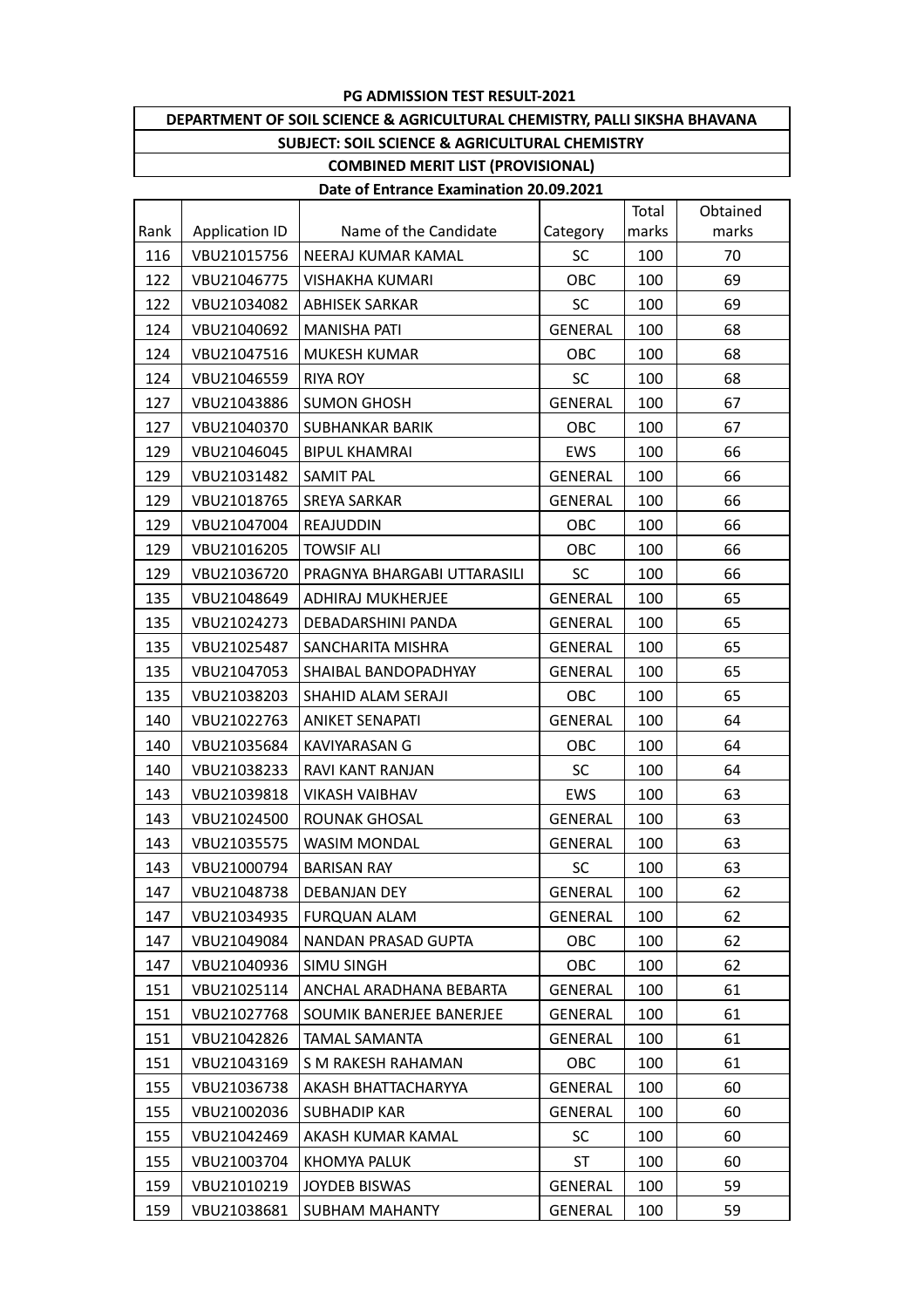### **DEPARTMENT OF SOIL SCIENCE & AGRICULTURAL CHEMISTRY, PALLI SIKSHA BHAVANA SUBJECT: SOIL SCIENCE & AGRICULTURAL CHEMISTRY COMBINED MERIT LIST (PROVISIONAL)**

|      |                       |                            |                | Total | Obtained |
|------|-----------------------|----------------------------|----------------|-------|----------|
| Rank | <b>Application ID</b> | Name of the Candidate      | Category       | marks | marks    |
| 159  | VBU21045043           | KUMARI AAKRITI             | OBC            | 100   | 59       |
| 159  | VBU21044662           | <b>NANCY</b>               | OBC            | 100   | 59       |
| 163  | VBU21048706           | MD SARWAR ALAM             | OBC            | 100   | 58       |
| 163  | VBU21041961           | <b>SUBHAJIT BAWALI</b>     | OBC            | 100   | 58       |
| 163  | VBU21013286           | <b>TANAY ROY</b>           | <b>SC</b>      | 100   | 58       |
| 166  | VBU21026759           | <b>LALIT VASHISTH</b>      | EWS            | 100   | 57       |
| 166  | VBU21048330           | ANIMESH PAL                | GENERAL        | 100   | 57       |
| 166  | VBU21013254           | SOUMA SANKAR MUKHERJEE     | <b>GENERAL</b> | 100   | 57       |
| 166  | VBU21006581           | H CHANDRAKANT RAJ          | OBC            | 100   | 57       |
| 166  | VBU21041103           | <b>KISHMAT SK</b>          | OBC            | 100   | 57       |
| 166  | VBU21001755           | <b>GULSHAN KUMAR RATRE</b> | <b>SC</b>      | 100   | 57       |
| 172  | VBU21010907           | MIMOSHA DEBNATH            | <b>GENERAL</b> | 100   | 56       |
| 172  | VBU21037514           | SAYANI BHATTACHARYA        | <b>GENERAL</b> | 100   | 56       |
| 172  | VBU21017526           | PRANAV RAJ                 | OBC            | 100   | 56       |
| 172  | VBU21041356           | RONIUJJAMAN SHAIKH         | OBC            | 100   | 56       |
| 176  | VBU21008664           | ANUSHKA SAHA               | <b>GENERAL</b> | 100   | 55       |
| 176  | VBU21047774           | <b>GURUGUBELLI HAREESH</b> | OBC            | 100   | 55       |
| 176  | VBU21043725           | <b>SAMBIT NASIPURI</b>     | OBC            | 100   | 55       |
| 176  | VBU21043767           | PRASUN JODDAR              | <b>SC</b>      | 100   | 55       |
| 176  | VBU21013706           | <b>BANOTH SIRAM NAIK</b>   | ST             | 100   | 55       |
| 181  | VBU21019856           | MD ANIRUZZAMAN             | <b>GENERAL</b> | 100   | 54       |
| 181  | VBU21030883           | MAHENDRA KUMAR SAIN        | OBC            | 100   | 54       |
| 181  | VBU21009347           | SANJAY KUMAR               | OBC            | 100   | 54       |
| 181  | VBU21044777           | YUGAL KISHOR KUMAR         | OBC            | 100   | 54       |
| 181  | VBU21044456           | LABANI BARMAN              | <b>SC</b>      | 100   | 54       |
| 186  | VBU21011478           | PADMAKSHYA PRADHAN         | <b>GENERAL</b> | 100   | 53       |
| 186  | VBU21007373           | ANIRBAN SARKAR             | <b>OBC</b>     | 100   | 53       |
| 186  | VBU21016230           | KAMAL                      | OBC            | 100   | 53       |
| 186  | VBU21043704           | <b>SUVAM MANDAL</b>        | <b>SC</b>      | 100   | 53       |
| 190  | VBU21036601           | DIKSHYA MOHAPATRA          | <b>GENERAL</b> | 100   | 52       |
| 190  | VBU21018476           | SIUNATH SINGHA             | <b>GENERAL</b> | 100   | 52       |
| 190  | VBU21017691           | RAMESH KUMAWAT             | OBC            | 100   | 52       |
| 190  | VBU21034244           | ARGHA PRATAP MONDAL        | <b>SC</b>      | 100   | 52       |
| 194  | VBU21026228           | SOURAV PATRA               | <b>GENERAL</b> | 100   | 51       |
| 194  | VBU21034837           | ARNAB RAJKUMAR             | OBC            | 100   | 51       |
| 194  | VBU21040365           | DONALD DAS                 | <b>SC</b>      | 100   | 51       |
| 194  | VBU21022878           | MOUMITA ROY                | <b>SC</b>      | 100   | 51       |
| 198  | VBU21044500           | <b>RITIKA DEY</b>          | <b>GENERAL</b> | 100   | 50       |
| 198  | VBU21025394           | SUMAN SUBHASHREE SAMAL     | <b>GENERAL</b> | 100   | 50       |
| 198  | VBU21037156           | <b>REJAUL SK</b>           | OBC            | 100   | 50       |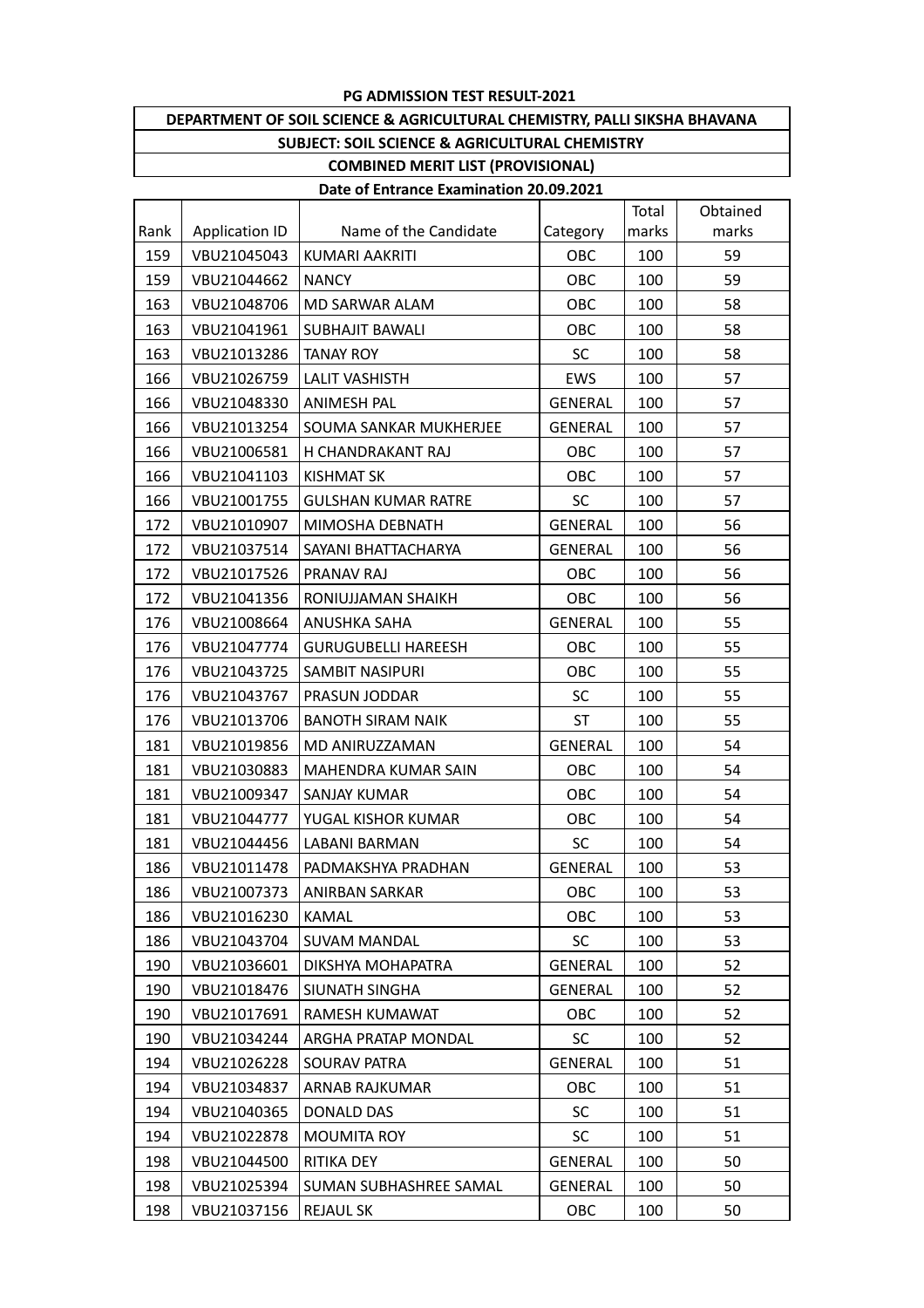### **DEPARTMENT OF SOIL SCIENCE & AGRICULTURAL CHEMISTRY, PALLI SIKSHA BHAVANA SUBJECT: SOIL SCIENCE & AGRICULTURAL CHEMISTRY COMBINED MERIT LIST (PROVISIONAL)**

|      |                       |                              |                | Total | Obtained |
|------|-----------------------|------------------------------|----------------|-------|----------|
| Rank | <b>Application ID</b> | Name of the Candidate        | Category       | marks | marks    |
| 198  | VBU21042259           | <b>TANMOY KR SARKAR</b>      | OBC            | 100   | 50       |
| 198  | VBU21006718           | <b>ABHISHEK ANAND</b>        | <b>SC</b>      | 100   | 50       |
| 198  | VBU21039747           | SANJEEV KUMAR MALLICK        | <b>SC</b>      | 100   | 50       |
| 204  | VBU21023615           | SAMBIT DAS                   | <b>GENERAL</b> | 100   | 49       |
| 204  | VBU21013953           | <b>SANTU GIRI</b>            | <b>GENERAL</b> | 100   | 49       |
| 204  | VBU21045505           | SURYA PRAKASH BALI           | OBC            | 100   | 49       |
| 204  | VBU21034407           | <b>VARUN KUMAR TAMMINENI</b> | OBC            | 100   | 49       |
| 208  | VBU21011251           | <b>BIVEK DEB</b>             | <b>GENERAL</b> | 100   | 48       |
| 208  | VBU21048419           | EZAJ AHAMED                  | OBC            | 100   | 48       |
| 208  | VBU21032445           | <b>MANASREE RAY</b>          | <b>SC</b>      | 100   | 48       |
| 211  | VBU21041005           | SOURAV MIDYA                 | <b>GENERAL</b> | 100   | 47       |
| 212  | VBU21033392           | DEBABRATA SAIN               | <b>GENERAL</b> | 100   | 46       |
| 212  | VBU21047689           | SARJEL MONDAL                | <b>GENERAL</b> | 100   | 46       |
| 212  | VBU21047770           | <b>SOUMI SAHA</b>            | SC             | 100   | 46       |
| 215  | VBU21046426           | MANISH BHATTACHARYA          | <b>GENERAL</b> | 100   | 45       |
| 215  | VBU21038350           | RAJESH KUMAR VERMA           | <b>SC</b>      | 100   | 45       |
| 217  | VBU21040140           | <b>ANIMESH GHOSH</b>         | <b>GENERAL</b> | 100   | 44       |
| 217  | VBU21040258           | KALYANI PATRA                | <b>GENERAL</b> | 100   | 44       |
| 217  | VBU21035634           | MAHAMUDA BEGAM               | <b>GENERAL</b> | 100   | 44       |
| 217  | VBU21037101           | SOMPRAKASH ACHARJEE          | <b>GENERAL</b> | 100   | 44       |
| 217  | VBU21038160           | SOUBHIK SINHAMAHAPATRA       | <b>GENERAL</b> | 100   | 44       |
| 217  | VBU21019832           | SRABANTI ADAK                | <b>GENERAL</b> | 100   | 44       |
| 217  | VBU21037128           | PREM KUMAR DEBNATH           | OBC            | 100   | 44       |
| 217  | VBU21002585           | SOUMYAJEET SAHU              | OBC            | 100   | 44       |
| 217  | VBU21029671           | <b>ABHIRUP DAS</b>           | <b>SC</b>      | 100   | 44       |
| 217  | VBU21043149           | <b>ANANDA RAY</b>            | <b>SC</b>      | 100   | 44       |
| 217  | VBU21023105           | <b>ARIJIT CHOWDHURY</b>      | SC             | 100   | 44       |
| 228  | VBU21018546           | SUBHADEEP PATRA              | EWS            | 100   | 43       |
| 228  | VBU21029312           | PRITAM MONDAL                | <b>GENERAL</b> | 100   | 43       |
| 228  | VBU21044612           | SITABHRA MAJUMDER            | GENERAL        | 100   | 43       |
| 228  | VBU21041096           | <b>SUBHADIP NANDI</b>        | GENERAL        | 100   | 43       |
| 228  | VBU21045380           | <b>SURBHI SINGH</b>          | <b>GENERAL</b> | 100   | 43       |
| 228  | VBU21049004           | <b>HOSSAIN MD TAREKH</b>     | OBC            | 100   | 43       |
| 228  | VBU21020922           | <b>NITISH KUMAR</b>          | OBC            | 100   | 43       |
| 228  | VBU21011973           | SOURAV DEY                   | OBC            | 100   | 43       |
| 228  | VBU21044725           | <b>ANKIT RAJ</b>             | <b>SC</b>      | 100   | 43       |
| 228  | VBU21041142           | MIRDAN BEYPI                 | <b>ST</b>      | 100   | 43       |
| 238  | VBU21047458           | <b>ARNAB GHOSH</b>           | <b>GENERAL</b> | 100   | 42       |
| 238  | VBU21037806           | SHIWANI KUMARI               | <b>GENERAL</b> | 100   | 42       |
| 238  | VBU21040431           | MADHURIMA BAURI              | <b>SC</b>      | 100   | 42       |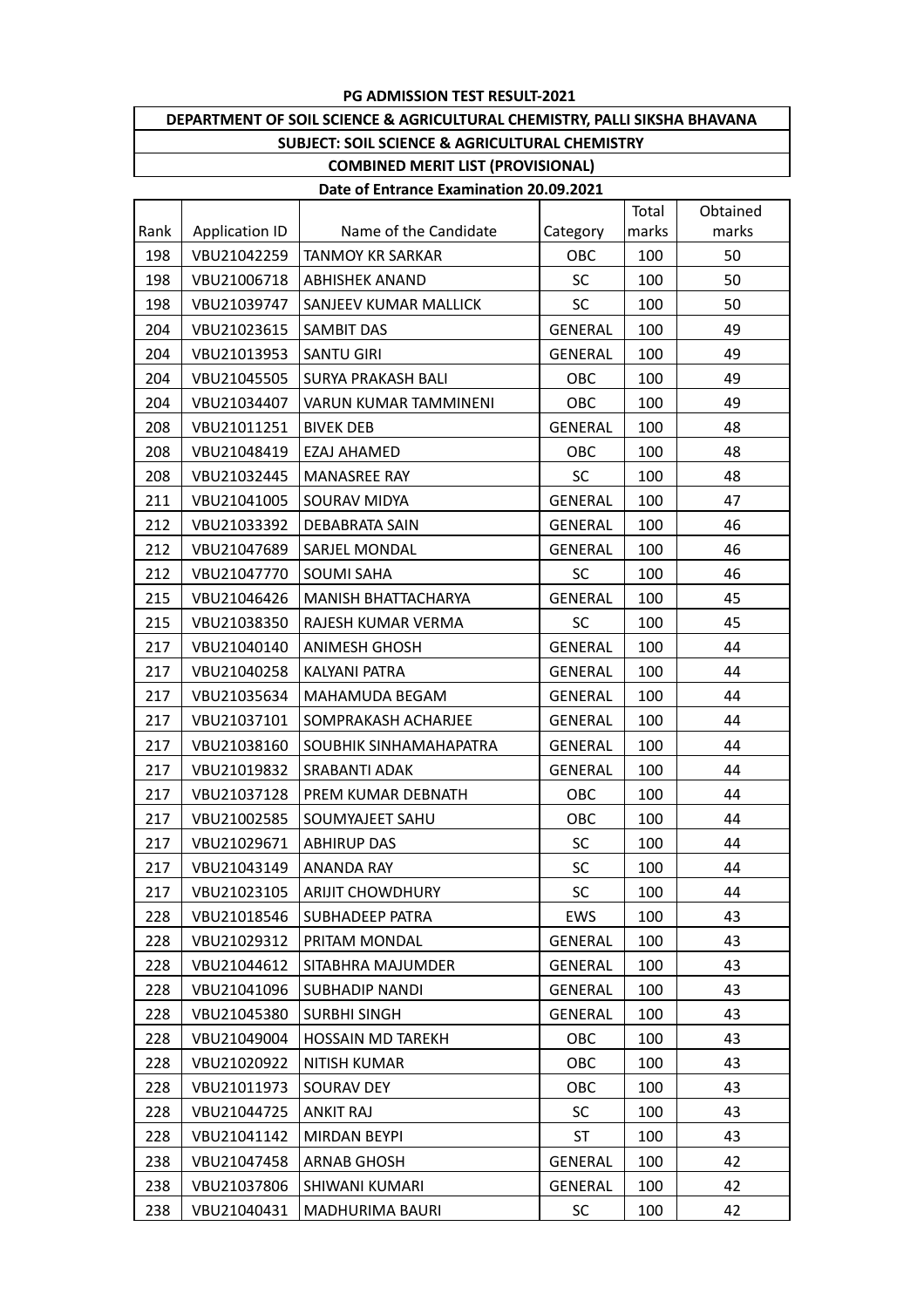### **DEPARTMENT OF SOIL SCIENCE & AGRICULTURAL CHEMISTRY, PALLI SIKSHA BHAVANA SUBJECT: SOIL SCIENCE & AGRICULTURAL CHEMISTRY COMBINED MERIT LIST (PROVISIONAL)**

|      |                       |                          |                | Total | Obtained |
|------|-----------------------|--------------------------|----------------|-------|----------|
| Rank | <b>Application ID</b> | Name of the Candidate    | Category       | marks | marks    |
| 238  | VBU21047319           | <b>SUNDAR BIWAL</b>      | SC             | 100   | 42       |
| 242  | VBU21021658           | <b>ASHOK KUMAR NEHRA</b> | <b>GENERAL</b> | 100   | 41       |
| 242  | VBU21046188           | DEBATRAYEE PAUL          | OBC            | 100   | 41       |
| 242  | VBU21014339           | SOURAV SUMAN             | OBC            | 100   | 41       |
| 242  | VBU21005260           | AMIT SINGHA              | SC.            | 100   | 41       |
| 246  | VBU21035759           | NISHAT TASNIM            | <b>GENERAL</b> | 100   | 40       |
| 246  | VBU21003889           | SHRIJEETA PAL            | <b>GENERAL</b> | 100   | 40       |
| 246  | VBU21040679           | DIKSHITA DAS             | SC             | 100   | 40       |
| 246  | VBU21042147           | SHUBHRA DAS              | SC             | 100   | 40       |
| 246  | VBU21048034           | <b>OLIVIA CHISIM</b>     | <b>ST</b>      | 100   | 40       |
| 246  | VBU21045913           | <b>RATHOD GANESH</b>     | ST             | 100   | 40       |
| 252  | VBU21004658           | <b>ARPAN ROY</b>         | <b>GENERAL</b> | 100   | 39       |
| 252  | VBU21044206           | <b>BISWARUP ROY</b>      | <b>GENERAL</b> | 100   | 39       |
| 252  | VBU21044036           | SRIJANA BHATTACHARYA     | <b>GENERAL</b> | 100   | 39       |
| 252  | VBU21045496           | <b>NIHARIKA</b>          | OBC            | 100   | 39       |
| 252  | VBU21002231           | POOJA PATEL              | OBC            | 100   | 39       |
| 252  | VBU21015972           | SUDATTA MONDAL           | <b>SC</b>      | 100   | 39       |
| 252  | VBU21019351           | <b>SUSMITA SARKAR</b>    | <b>SC</b>      | 100   | 39       |
| 252  | VBU21027381           | <b>MAHESHWAR</b>         | ST             | 100   | 39       |
| 260  | VBU21016965           | PRITHA CHAKI             | <b>GENERAL</b> | 100   | 38       |
| 260  | VBU21044329           | SAJAL BISHWAS            | GENERAL        | 100   | 38       |
| 260  | VBU21030794           | <b>SUMIT KUMAR</b>       | OBC            | 100   | 38       |
| 263  | VBU21031458           | <b>FARKHANDA JABEEN</b>  | OBC            | 100   | 37       |
| 263  | VBU21023006           | <b>SANTI HOSSAIN</b>     | OBC            | 100   | 37       |
| 263  | VBU21048565           | <b>ARIJIT ADHIKARY</b>   | <b>SC</b>      | 100   | 37       |
| 263  | VBU21034050           | <b>KISHOR KUMAR BALA</b> | <b>SC</b>      | 100   | 37       |
| 263  | VBU21040865           | SHIVANI KUMARI PRADHAN   | ST             | 100   | 37       |
| 268  | VBU21036664           | AMARTYA GOSWAMI          | <b>GENERAL</b> | 100   | 36       |
| 268  | VBU21044672           | DIPANJAN CHAKRABORTY     | <b>GENERAL</b> | 100   | 36       |
| 268  | VBU21041311           | TAPAS DAS                | <b>SC</b>      | 100   | 36       |
| 271  | VBU21001459           | <b>SUVANKAR MANDAL</b>   | <b>SC</b>      | 100   | 35       |
| 271  | VBU21041929           | UTSAV RAJAK              | <b>SC</b>      | 100   | 35       |
| 273  | VBU21032852           | <b>SANJOY MONDAL</b>     | <b>GENERAL</b> | 100   | 34       |
| 273  | VBU21033439           | <b>SAYAN KHAN</b>        | <b>GENERAL</b> | 100   | 34       |
| 273  | VBU21013098           | <b>SUPRATIK SAHA</b>     | <b>GENERAL</b> | 100   | 34       |
| 276  | VBU21025961           | PRITAM DAS               | <b>SC</b>      | 100   | 33       |
| 277  | VBU21009837           | <b>ALOK SAHA</b>         | <b>GENERAL</b> | 100   | 32       |
| 277  | VBU21017543           | <b>BARUN SAHOO</b>       | <b>GENERAL</b> | 100   | 32       |
| 277  | VBU21005189           | <b>SUBHAJIT SAHA</b>     | <b>GENERAL</b> | 100   | 32       |
| 277  | VBU21034638           | NILABHRA BISWAS          | <b>SC</b>      | 100   | 32       |